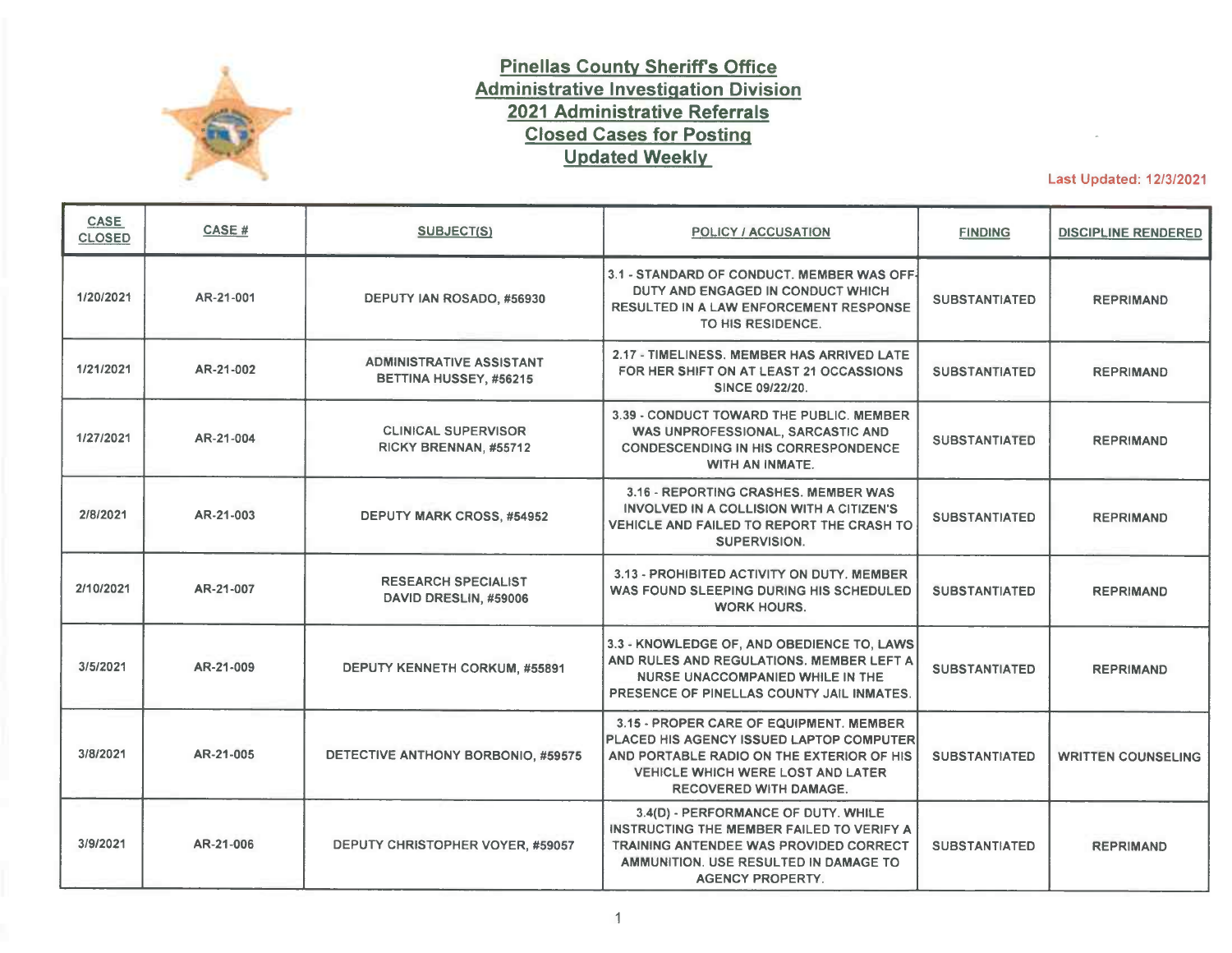| <b>CASE</b><br><b>CLOSED</b> | CASE#     | SUBJECT(S)                                                                   | <b>POLICY / ACCUSATION</b>                                                                                                                                 | <b>FINDING</b>       | <b>DISCIPLINE RENDERED</b> |
|------------------------------|-----------|------------------------------------------------------------------------------|------------------------------------------------------------------------------------------------------------------------------------------------------------|----------------------|----------------------------|
| 3/9/2021                     | AR-21-008 | <b>CHILD PROTECTION INVESTIGATOR</b><br>NICOLE STANLEY, #60105               | 3.4(D) - PERFORMANCE OF DUTY. MEMBER<br><b>FAILED TO COMPLETE CASE RELATED</b><br><b>DOCUMENTATION WITHIN TIMEFRAMES</b><br><b>ESTABLISHED BY POLICY.</b>  | <b>SUBSTANTIATED</b> | <b>REPRIMAND</b>           |
| 3/12/2021                    | AR-21-010 | <b>FAMILY SUPPORT SERVICES WORKER</b><br>DEANNA HOBSON, #60178               | 3.3 - KNOWLEDGE OF, AND OBEDIENCE TO, LAWS<br>AND RULES AND REGULATIONS. MEMBER<br><b>CONDUCTED AN UNAUTHORIZED COMPUTER</b><br>INQUIRY.                   | <b>SUBSTANTIATED</b> | <b>WRITTEN COUNSELING</b>  |
| 3/15/2021                    | AR-21-016 | <b>CORPORAL GILBERTO PEREZ, #57156</b>                                       | 3.3 - KNOWLEDGE OF, AND OBEDIENCE TO, LAWS<br>AND RULES AND REGULATIONS, MEMBER<br><b>ACCIDENTALLY DISCHARGED HIS ELECTRONIC</b><br><b>CONTROL WEAPON.</b> | <b>SUBSTANTIATED</b> | <b>WRITTEN COUNSELING</b>  |
| 3/22/2021                    | AR-21-015 | DEPUTY JOSEPH ROBINSON, #58520                                               | 2.17 - TIMELINESS. MEMBER HAS ARRIVED LATE<br>FOR HIS SHIFT ON SIX OCCASIONS SINCE 10/15/20                                                                | <b>SUBSTANTIATED</b> | <b>REPRIMAND</b>           |
| 3/25/2021                    | AR-21-014 | DEPUTY JAMES WILHELM, #56466                                                 | 3.3 - KNOWLEDGE OF, AND OBEDIENCE TO, LAWS<br>AND RULES AND REGULATIONS. MEMBER<br><b>ACCIDENTALLY DISCHARGED HIS ELECTRONIC</b><br><b>CONTROL WEAPON.</b> | <b>SUBSTANTIATED</b> | <b>WRITTEN COUNSELING</b>  |
| 3/26/2021                    | AR-21-013 | <b>LICENSED PRACTICAL NURSE</b><br>JANIS MCKIEL, #59672                      | 3.4(D) - PERFORMANCE OF DUTY. MEMBER<br><b>FAILED TO RESPOND TO AN INMATE MEDICAL</b><br><b>COMPLAINT REPORTED BY A DETENTION</b><br>DEPUTY.               | <b>SUBSTANTIATED</b> | <b>REPRIMAND</b>           |
| 3/29/2021                    | AR-21-017 | <b>CORPORAL SHAWN BRINSON, #58505</b><br><b>DEPUTY EUGENE SNITKO, #58643</b> | 3.31(D) - FAILING TO SUBMIT PROPERLY WRITTEN<br>REPORTS. MEMBERS FAILED TO DOCUMENT<br>THEIR INVOLVEMENT IN AN INCIDENT WITH AN<br>INMATE.                 | <b>SUBSTANTIATED</b> | <b>REPRIMAND</b>           |
| 3/31/2021                    | AR-21-018 | <b>DETECTIVE DENNIS CURTIN, #58373</b>                                       | 3.15 - PROPER CARE OF EQUIPMENT. MEMBER<br><b>LOST HIS AGENCY ISSUED ELECTRONIC</b><br><b>CONTROL WEAPON.</b>                                              | <b>SUBSTANTIATED</b> | <b>WRITTEN COUNSELING</b>  |
| 4/1/2021                     | AR-21-012 | <b>LICENSED PRACTICAL NURSE</b><br>REGINALD JOSEPH, #58131                   | 3.4(D) - PERFORMANCE OF DUTY. MEMBER<br><b>FAILED TO FOLLOW ESTABLISHED PROCEDURES</b><br>WHILE ADDRESSING A PATIENT'S MEDICAL<br><b>COMPLAINT.</b>        | <b>SUBSTANTIATED</b> | <b>WRITTEN COUNSELING</b>  |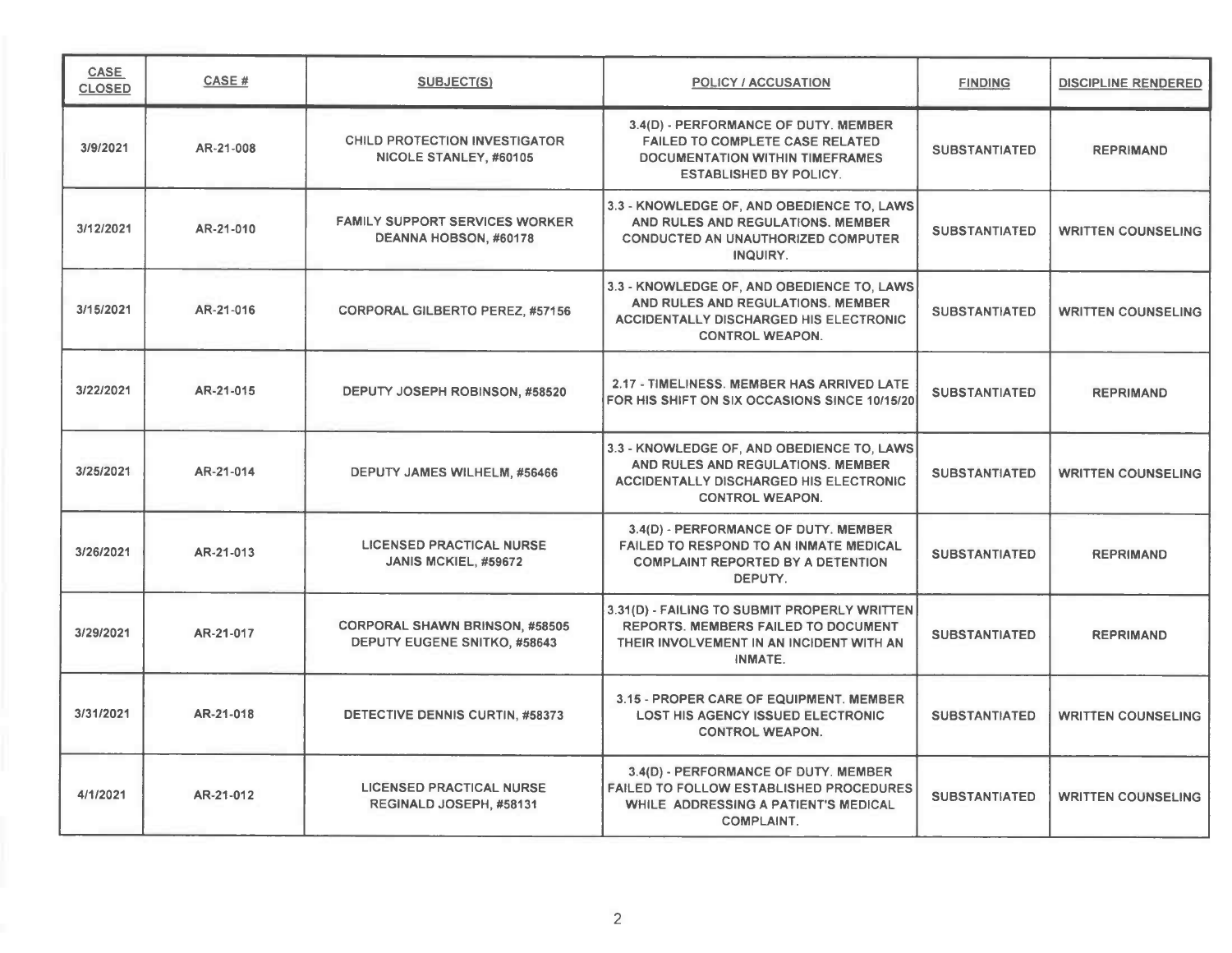| <b>CASE</b><br><b>CLOSED</b> | <b>CASE#</b> | <b>SUBJECT(S)</b>                                                             | <b>POLICY / ACCUSATION</b>                                                                                                                                                                 | <b>FINDING</b>       | <b>DISCIPLINE RENDERED</b> |
|------------------------------|--------------|-------------------------------------------------------------------------------|--------------------------------------------------------------------------------------------------------------------------------------------------------------------------------------------|----------------------|----------------------------|
| 4/29/2021                    | AR-21-023    | <b>CORPORAL THOMAS CASSIDY, #58636</b><br>DEPUTY HUNTER STOUT, #60156         | 3.4(D) - PERFORMANCE OF DUTY. MEMBERS DID<br>NOT AUTHOR A WRITTEN REPORT OR NOTIFY<br><b>CHAIN OF COMMAND OF INMATE FIGHT.</b>                                                             | <b>SUBSTANTIATED</b> | <b>REPRIMAND</b>           |
| 5/3/2021                     | AR-21-019    | <b>LICENSED PRACTICAL NURSE</b><br>ALANNA SPINACI, #60378                     | 3.39 - CONDUCT TOWARD THE PUBLIC, MEMBER<br>ENGAGED IN A VERBAL ARGUMENT WITH AN<br>INMATE AND CALLED THE INMATE A PROFANE<br>NAME.                                                        | <b>SUBSTANTIATED</b> | <b>WRITTEN COUNSELING</b>  |
| 5/3/2021                     | AR-21-022    | DEPUTY HERBERT PORRATA, #60304                                                | 3.3 - KNOWLEDGE OF, AND OBEDIENCE TO, LAWS<br>AND RULES AND REGULATIONS. MEMBER<br><b>ACCIDENTALLY DISCHARGED HIS ELECTRONIC</b><br><b>CONTROL WEAPON.</b>                                 | <b>SUBSTANTIATED</b> | <b>WRITTEN COUNSELING</b>  |
| 5/13/2021                    | AR-21-011    | <b>LICENSED PRACTICAL NURSE</b><br>JANE DESANTO, #56255                       | 3.4(D) - PERFORMANCE OF DUTY. MEMBER<br>ALLOWED AN INMATE COMPLAINANING OF A<br><b>MEDICAL CONCERN TO REMAIN IN THEIR</b><br><b>CURRENT HOUSING.</b>                                       | <b>SUBSTANTIATED</b> | <b>WRITTEN COUNSELING</b>  |
| 5/14/2021                    | AR-21-020    | SERGEANT JAMES ARNTZ, #55450                                                  | 3.31(F) - FAILURE TO PROPERLY SUPERVISE.<br>MEMBER FAILED TO PROPERLY SUPERVISE A<br>SUBORDINATE MEMBER WHO ENGAGED IN THE<br>PURSUIT OF A VEHICLE.                                        | <b>SUBSTANTIATED</b> | <b>REPRIMAND</b>           |
| 5/17/2021                    | AR-21-025    | DEPUTY CARLOS PURCHADES, #60154                                               | 3.15 - PROPER CARE OF EQUIPMENT. MEMBER<br><b>FAILED TO SECURE HIS PERSONALLY OWNED</b><br>VEHICLE, RESULTING IN THE THEFT OF HIS<br><b>AGENCY CREDENTIALS.</b>                            | <b>SUBSTANTIATED</b> | <b>WRITTEN COUNSELING</b>  |
| 5/25/2021                    | AR-21-021    | <b>DEPUTY JONATHAN MCMANIS, #56128</b>                                        | 3.1 - STANDARD OF CONDUCT. MEMBER MADE<br><b>INAPPROPRIATE COMMENTS WHILE ATTENDING</b><br><b>TRAINING.</b>                                                                                | <b>SUBSTANTIATED</b> | <b>REPRIMAND</b>           |
| 6/1/2021                     | AR-21-028    | SERGEANT JAMES BRUECHNER, #54400                                              | 3.31(F) - FAILURE TO PROPERLY SUPERVISE.<br>MEMBER FAILED TO PROPERLY SUPERVISE A<br>SUBORDINATE MEMBER, WHICH RESULTED IN A<br><b>CRIMINAL INVESTIGATION BEING HANDLED</b><br>IMPROPERLY. | <b>SUBSTANTIATED</b> | <b>REPRIMAND</b>           |
| 6/2/2021                     | AR-21-029    | <b>JUVENILE ELECTRONIC MONITORING</b><br><b>SPECIALIST PAUL HICKS, #56223</b> | 3.4(D) - PERFORMANCE OF DUTY. MEMBER WAS<br>SARCASTIC AND DEFIANT TOWARD AN<br>ASSISTANT STATE ATTORNEY DURING TRIAL<br>PREPARATIONS.                                                      | <b>SUBSTANTIATED</b> | <b>WRITTEN COUNSELING</b>  |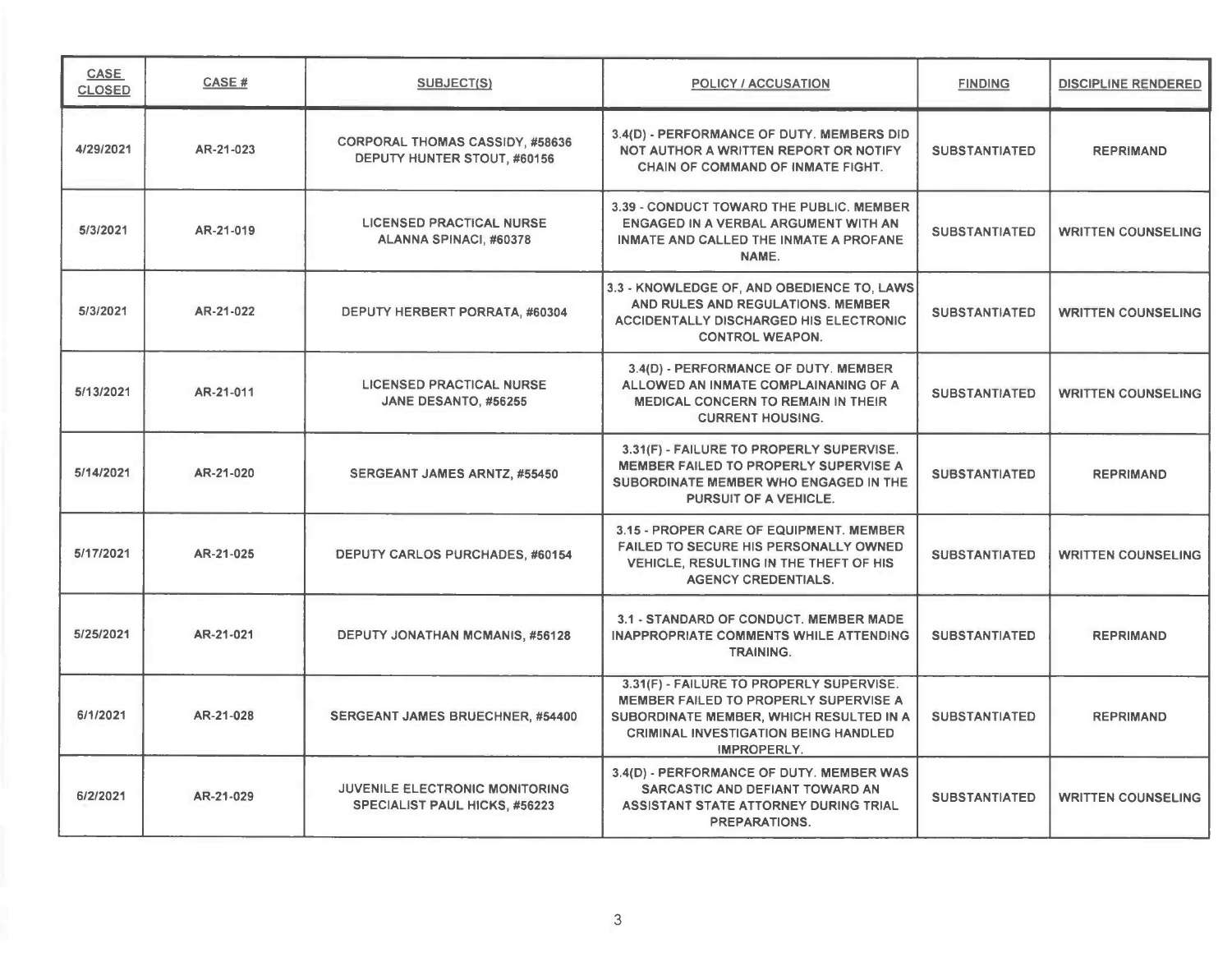| <b>CASE</b><br><b>CLOSED</b> | <b>CASE#</b> | SUBJECT(S)                                                                 | <b>POLICY / ACCUSATION</b>                                                                                                                                             | <b>FINDING</b>       | <b>DISCIPLINE RENDERED</b> |
|------------------------------|--------------|----------------------------------------------------------------------------|------------------------------------------------------------------------------------------------------------------------------------------------------------------------|----------------------|----------------------------|
| 6/2/2021                     | AR-21-030    | <b>CORPORAL KEVIN FEY, #58326</b>                                          | 3.3 - KNOWLEDGE OF, AND OBEDIENCE TO, LAWS<br>AND RULES AND REGULATIONS. MEMBER<br>ACCIDENTALLY DISCHARGED HIS ELECTRONIC<br><b>CONTROL WEAPON.</b>                    | <b>SUBSTANTIATED</b> | <b>WRITTEN COUNSELING</b>  |
| 6/4/2021                     | AR-21-024    | <b>DEPUTY NICHOLAS VEGA, #59647</b>                                        | 3.15 - PROPER CARE OF EQUIPMENT. MEMBER<br>LEFT HIS AGENCY ISSUED RIFLE UNSECURED IN<br>THE PASSENGER COMPARTMENT OF HIS<br><b>VEHICLE, WHICH WAS UNLOCKED.</b>        | <b>SUBSTANTIATED</b> | <b>REPRIMAND</b>           |
| 6/8/2021                     | AR-21-027    | <b>PROBATION SUPERVISOR</b><br><b>DESIREE BRITT-ANDERSON, #57446</b>       | 3.4(D) - PERFORMANCE OF DUTY. MEMBER<br>FAILED TO TAKE FOLLOW-UP ACTION OR NOTIFY<br>HER SUPERVISION OF AN OVERSIGHT ERROR<br><b>DISCOVERED DURING A CASE AUDIT.</b>   | <b>SUBSTANTIATED</b> | <b>REPRIMAND</b>           |
| 6/1/2021                     | AR-21-026    | DEPUTY CLAY SAUNDERS, #55790                                               | 3.19 - CARE, CUSTODY, AND CONTROL OF<br><b>PROPERTY / EVIDENCE, MEMBER FAILED TO</b><br>PROPERLY SUBMIT EVIDENCE COLLECTED<br>DURING A VEHICLE BURGLARY INVESTIGATION. | <b>SUBSTANTIATED</b> | <b>WRITTEN COUNSELING</b>  |
| 6/21/2021                    | AR-21-031    | DEPUTY BRIAN BEELER, #59216                                                | 3.15 - PROPER CARE OF EQUIPMENT. MEMBER<br><b>LOST HIS AGENCY CREDENTIALS AND BUILDING</b><br><b>ACCESS CARD.</b>                                                      | <b>UNFOUNDED</b>     | N/A                        |
| 6/25/2021                    | AR-21-033    | DEPUTY CATHERINE FEDELE, #59038                                            | 3.3 - KNOWLEDGE OF, AND OBEDIENCE TO, LAWS<br>AND RULES AND REGULATIONS. MEMBER<br><b>ACCIDENTALLY DISCHARGED HER ELECTRONIC</b><br><b>CONTROL WEAPON.</b>             | <b>SUBSTANTIATED</b> | <b>WRITTEN COUNSELING</b>  |
| 6/25/2021                    | AR-21-036    | DEPUTY STEPHANIE MANN, #56187                                              | 3.39 - CONDUCT TOWARD THE PUBLIC. MEMBER<br>BEGAN AN UNWANTED, PERSONAL<br><b>CONVERSATION WITH AN INMATE.</b>                                                         | <b>SUBSTANTIATED</b> | <b>REPRIMAND</b>           |
| 6/29/2021                    | AR-21-035    | <b>MEDICAL DIRECTOR KEVIN KYLE, #58893</b>                                 | 3.1 - STANDARD OF CONDUCT. MEMBER WAS<br><b>RUDE AND CONDESCENDING TOWARD AN</b><br><b>APPLICANT.</b>                                                                  | <b>SUBSTANTIATED</b> | <b>REPRIMAND</b>           |
| 7/7/2021                     | AR-21-032    | <b>INMATE RECORDS SPECIALIST III</b><br><b>MARLIN RIVERA-PEREZ, #59262</b> | 3.4(D) - PERFORMANCE OF DUTY. MEMBER<br><b>FAILED TO VERIFY A COURT ORDERED</b><br><b>CUSTODIAN WAS PRESENT PRIOR TO THE</b><br><b>RELEASE OF AN INMATE.</b>           | <b>SUBSTANTIATED</b> | <b>REPRIMAND</b>           |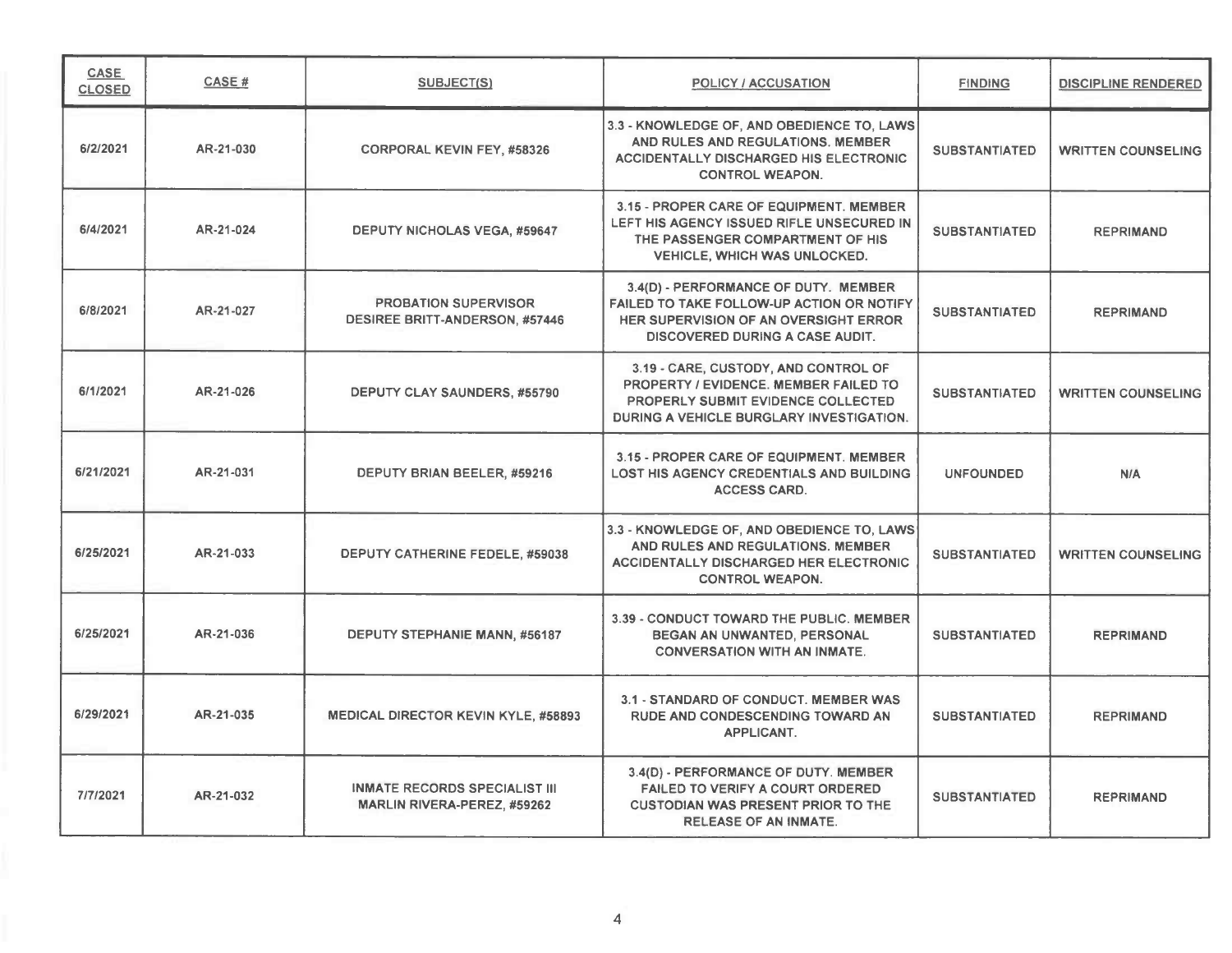| <b>CASE</b><br><b>CLOSED</b> | CASE #    | <b>SUBJECT(S)</b>                                                                                                                                         | <b>POLICY / ACCUSATION</b>                                                                                                                                                                                                                            | <b>FINDING</b>       | <b>DISCIPLINE RENDERED</b> |
|------------------------------|-----------|-----------------------------------------------------------------------------------------------------------------------------------------------------------|-------------------------------------------------------------------------------------------------------------------------------------------------------------------------------------------------------------------------------------------------------|----------------------|----------------------------|
| 7/12/2021                    | AR-21-034 | LIEUTENANT THOMAS MONTGOMERY, #54581<br>LIEUTENANT WILLIAM BYRD, #54118<br><b>SERGEANT CHAD MCINTYRE. #56081</b><br><b>SERGEANT LONNIE REDMON, #56592</b> | 3.31(F) - FAILURE TO PROPERLY SUPERVISE.<br><b>MEMBERS TOOK NO SUPERVISORY ACTION TO</b><br>TERMINATE AN UNAUTHORIZED PURSUIT.                                                                                                                        | <b>SUBSTANTIATED</b> | <b>REPRIMAND X4</b>        |
| 8/2/2021                     | AR-21-038 | <b>CORPORAL SCOTT COLLINS, #55688</b>                                                                                                                     | 3.4(D) - PERFORMANCE OF DUTY. MEMBER<br>ALLOWED A HANDCUFFED JUVENILE TO<br>TEMPORARILY ESCAPE FROM HIS CUSTODY.                                                                                                                                      | <b>SUBSTANTIATED</b> | <b>REPRIMAND</b>           |
| 8/9/2021                     | AR-21-037 | <b>INMATE RECORDS SPECIALIST III</b><br><b>KAREN KUNZ, #57593</b>                                                                                         | 3.4(D) - PERFORMANCE OF DUTY. MEMBER<br>FAILED TO TAKE ACTION ON A TELETYPE<br>RELEASING AN OUT OF STATE HOLD ON AN<br>INMATE. THE ERROR RESULTED IN A NINE AND A<br><b>HALF HOUR OVERSTAY.</b>                                                       | <b>SUBSTANTIATED</b> | <b>REPRIMAND</b>           |
| 8/9/2021                     | AR-21-040 | <b>INMATE RECORDS SPECIALIST III</b><br>EDITH PATRICK, #58099                                                                                             | 3.4(D) - PERFORMANCE OF DUTY. MEMBER<br><b>INACCURATELY COMPLETED THE BOOKING</b><br><b>VERIFICATION PROCESS ON AN INMATE WHICH</b><br><b>RESULTED IN AN ERRONEOUS RELEASE.</b>                                                                       | <b>SUBSTANTIATED</b> | <b>WRITTEN COUNSELING</b>  |
| 8/9/2021                     | AR-21-045 | DEPUTY JACK SKIPPER, #59173                                                                                                                               | 3.3 - KNOWLEDGE OF, AND OBEDIENCE TO, LAWS<br>AND RULES AND REGULATIONS, MEMBER<br><b>ACCIDENTALLY DISCHARGED HIS ELECTRONIC</b><br><b>CONTROL WEAPON.</b>                                                                                            | <b>SUBSTANTIATED</b> | <b>WRITTEN COUNSELING</b>  |
| 8/10/2021                    | AR-21-041 | INMATE RECORDS SPECIALIST III<br><b>ANTOINETTE GUGLIOTA, #54151</b>                                                                                       | 3.4(D) - PERFORMANCE OF DUTY, MEMBER<br>FAILED TO RECOGNIZE AN INMATE HAD AN<br>ACTIVE PROBABLE CAUSE AFFIDAVIT FOR THEIR<br>ARREST, WHICH RESULTED IN AN ERRONEOUS<br><b>RELEASE.</b>                                                                | <b>SUBSTANTIATED</b> | <b>REPRIMAND</b>           |
| 8/10/2021                    | AR-21-044 | <b>CLINICAL SUPERVISOR</b><br>VALERIE PHILLIPS, #58451                                                                                                    | 3.4(A) - PERFORMANCE OF DUTY. MEMBER<br><b>REFUSED TO ASSIST DETENTION AND</b><br><b>CORRECTIONS STAFF WITH THE BATHING OF AN</b><br><b>INMATE.</b>                                                                                                   | <b>SUBSTANTIATED</b> | <b>REPRIMAND</b>           |
| 8/12/2021                    | AR-21-042 | SERGEANT JOHN WAUGH, #55220                                                                                                                               | 3.4(D) - PERFORMANCE OF DUTY. MEMBER<br><b>IMPROPERLY DIRECTED A SUBORDINATE TO</b><br><b>REFER CRIMINAL CHARGES TO THE STATE</b><br>ATTORNEY'S OFFICE IN LIEU OF A PHYSICAL<br>ARREST, AFTER PROBABLE CAUSE HAD BEEN<br>DEVELOPED FOR CHILD NEGLECT. | <b>SUBSTANTIATED</b> | <b>REPRIMAND</b>           |
| 8/27/2021                    | AR-21-047 | DEPUTY LEVI BLAKE, #59881                                                                                                                                 | 3.4(D) - PERFORMANCE OF DUTY, MEMBER<br><b>FAILED TO APPEAR FOR A VIDEO DEPOSITION</b><br>FOR WHICH HE WAS SUBPOENAED TO ATTEND.<br><b>ADDITIONALLY, MEMBER AUTHORED SIX</b><br><b>REPORTS WHICH CONTAINED CRITICAL ERRORS.</b>                       | <b>SUBSTANTIATED</b> | <b>WRITTEN COUNSELING</b>  |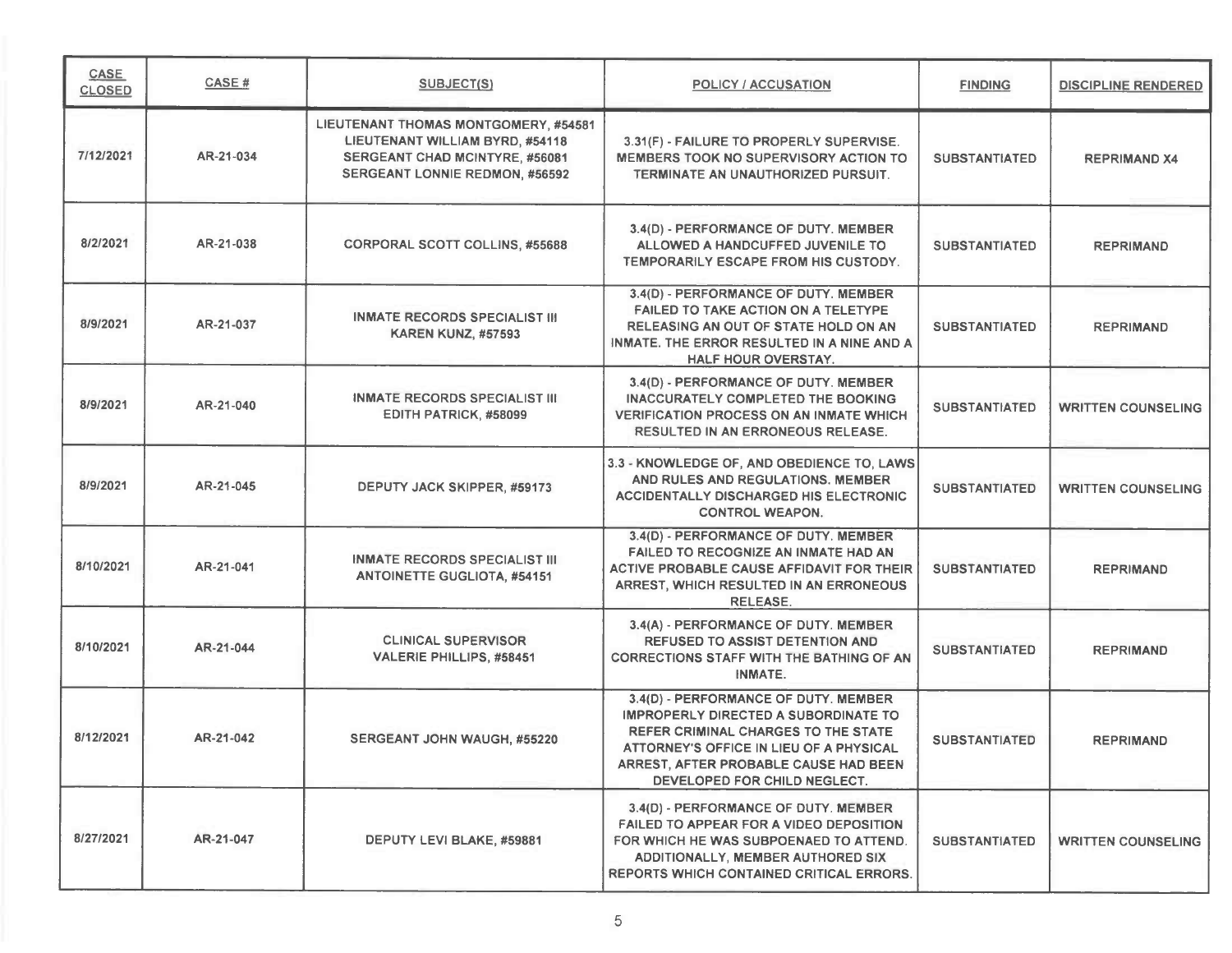| <b>CASE</b><br><b>CLOSED</b> | CASE#     | <b>SUBJECT(S)</b>                                                | POLICY / ACCUSATION                                                                                                                                                                                                                        | <b>FINDING</b>       | <b>DISCIPLINE RENDERED</b> |
|------------------------------|-----------|------------------------------------------------------------------|--------------------------------------------------------------------------------------------------------------------------------------------------------------------------------------------------------------------------------------------|----------------------|----------------------------|
| 8/27/2021                    | AR-21-043 | LIEUTENANT RYAN BUCKLEY, #54125                                  | 3.4(D) - PERFORMANCE OF DUTY. MEMBER<br>FAILED TO ADEQUATELY STAFF HIS SHIFT.<br><b>DURING A HOLIDAY WEEKEND.</b>                                                                                                                          | <b>SUBSTANTIATED</b> | <b>REPRIMAND</b>           |
| 9/10/2021                    | AR-21-039 | SERGEANT AARON BELCHER, #57109                                   | 3.15 - PROPER CARE OF EQUIPMENT. MEMBER'S<br>AGENCY CREDENTIALS WERE EITHER LOST OR<br>STOLEN.                                                                                                                                             | <b>SUBSTANTIATED</b> | <b>WRITTEN COUNSELING</b>  |
| 9/13/2021                    | AR-21-048 | <b>FORENSIC SCIENCE SPECIALIST</b><br><b>LINDA SCIRE, #52760</b> | 3.19 - CARE, CUSTODY, AND CONTROL OF<br>PROPERTY / EVIDENCE, MEMBER LOST AN ITEM<br>OF EVIDENCE WHICH WAS PART OF A CRIMINAL<br><b>INVESTIGATION.</b>                                                                                      | <b>SUBSTANTIATED</b> | <b>WRITTEN COUNSELING</b>  |
| 10/4/2021                    | AR-21-049 | DEPUTY JASON ELLIS, #57430                                       | 3.4(D) - PERFORMANCE OF DUTY. MEMBER<br><b>FAILED TO USE APPROPRIATE OFFICER SAFETY</b><br>TACTICS WHEN DEALING WITH AN AGGRESSIVE<br>AND UNCOOPERATIVE SUSPECT.                                                                           | <b>SUBSTANTIATED</b> | <b>WRITTEN COUNSELING</b>  |
| 10/4/2021                    | AR-21-050 | DEPUTY JONATHAN JOYNER, #56971                                   | 3.32 - ABUSE OF SICK TIME, MEMBER CALLED<br>OUT SICK AFTER A REQUEST TO UTILIZE<br><b>VACATION TIME WAS DENIED.</b>                                                                                                                        | <b>SUBSTANTIATED</b> | <b>REPRIMAND</b>           |
| 10/19/2021                   | AR-21-053 | INMATE RECORDS SPECIALIST III<br>MARLIN RIVERA-PEREZ, #59262     | 3.32 - ABUSE OF SICK TIME. MEMBER CALLED<br><b>OUT SICK AND LATER ADMITTED HER ABSENCE</b><br>WAS NOT DUE TO AN ILLNESS.                                                                                                                   | <b>SUBSTANTIATED</b> | <b>REPRIMAND</b>           |
| 10/21/2021                   | AR-21-052 | DEPUTY KEVIN PHILLIPS, #55835                                    | 3.4(D) - PERFORMANCE OF DUTY. WHILE<br><b>WORKING IN THE PINELLAS COUNTY JAIL.</b><br><b>MEMBER LEFT AN ACCESS CONTROL PANEL</b><br>DOOR OPEN AND UNATTENDED WITH THE KEY<br>INSERTED, WHILE INMATE WORKERS WERE<br>PRESENT AND UNSECURED. | <b>SUBSTANTIATED</b> | <b>REPRIMAND</b>           |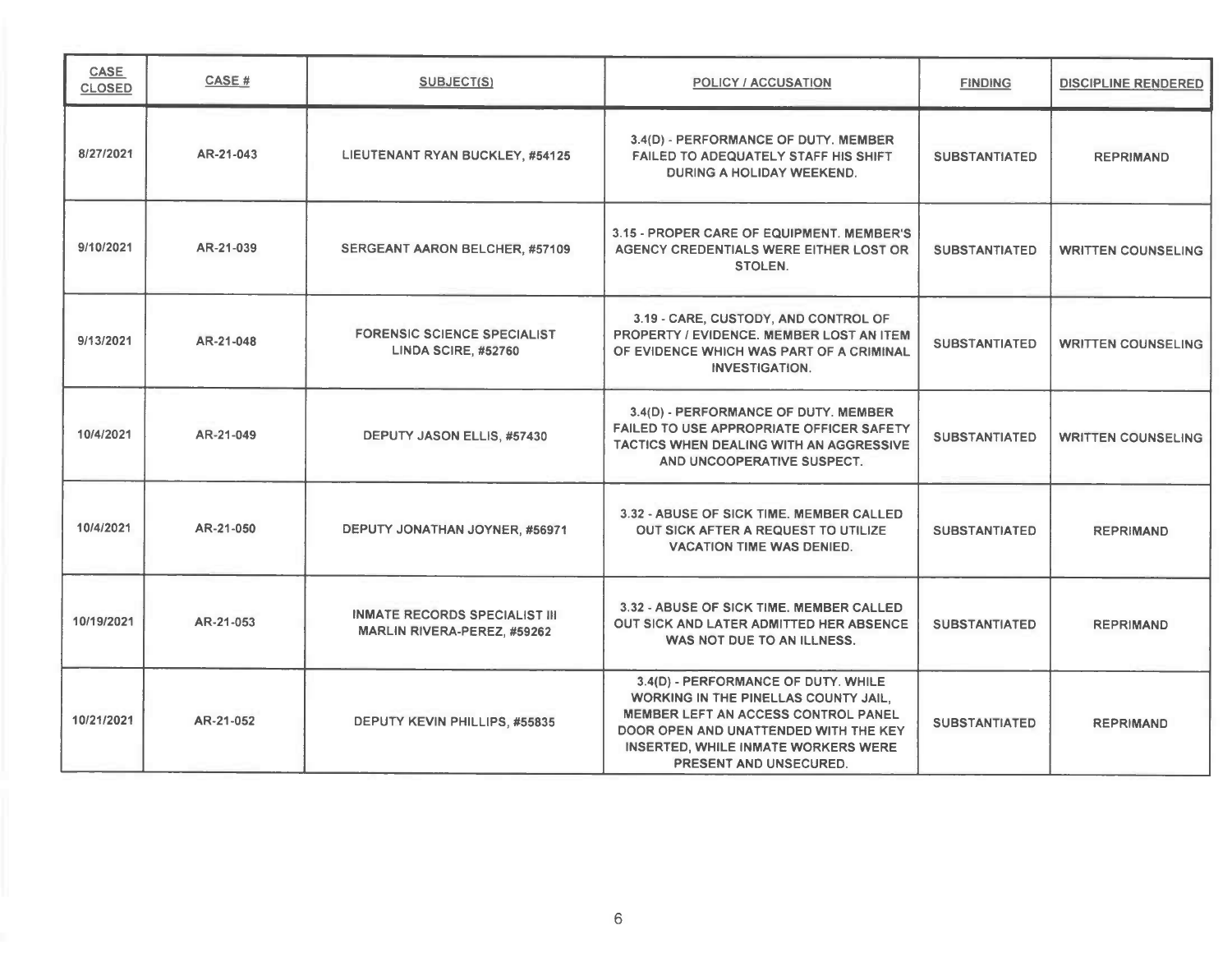| <b>CASE</b><br><b>CLOSED</b> | CASE#     | <b>SUBJECT(S)</b>                                                    | POLICY / ACCUSATION                                                                                                                                                                                                                                                                                                                                     | <b>FINDING</b>       | <b>DISCIPLINE RENDERED</b>                  |
|------------------------------|-----------|----------------------------------------------------------------------|---------------------------------------------------------------------------------------------------------------------------------------------------------------------------------------------------------------------------------------------------------------------------------------------------------------------------------------------------------|----------------------|---------------------------------------------|
| 10/22/2021                   | AR-21-054 | <b>DEPUTY NICHOLAS ARLINGTON, #59576</b><br>DEPUTY REID BACK, #59428 | 3.4(D) - PERFORMANCE OF DUTY. MEMBERS<br>FAILED TO CONDUCT A PROPER AND THOROUGH<br><b>INVESTIGATION CONCERNING A STOLEN GOLF</b><br><b>CART, WHERE SUSPECTS WERE STILL ON</b><br>SCENE. MEMBERS FAILED TO DETAIN AND<br><b>IDENTIFY THE SUSPECTS.</b>                                                                                                  | <b>SUBSTANTIATED</b> | <b>WRITTEN COUNSELING</b><br>X <sub>2</sub> |
| 10/28/2021                   | AR-21-051 | DEPUTY ASHLEY CHILTON, #58178                                        | 3.15 - PROPER CARE OF EQUIPMENT. MEMBER'S<br><b>AGENCY CREDENTIALS WERE STOLEN FROM HERI</b><br>UNLOCKED PERSONAL VEHICLE.                                                                                                                                                                                                                              | <b>SUBSTANTIATED</b> | <b>WRITTEN COUNSELING</b>                   |
| 11/1/2021                    | AR-21-057 | DEPUTY MICHAEL KRLIN, #58068<br>DEPUTY RYAN SKALKO, #58679           | 3.4(D) - PERFORMANCE OF DUTY. MEMBERS<br>ALLOWED A SUSPECT TO CONTROL AN<br><b>INVESTIGATION AND FAILED TO TAKE</b><br>APPROPRIATE ACTION. THIS RESULTED IN THE<br><b>SUSPECT ENTERING HIS BACKPACK SEVERAL</b><br>TIMES WHICH WAS LATER DISCOVERED TO<br><b>CONTAIN ILLEGAL DRUGS AND A FIREARM.</b>                                                   | <b>SUBSTANTIATED</b> | <b>WRITTEN COUNSELING</b><br>X <sub>2</sub> |
| 11/9/2021                    | AR-21-058 | <b>SERGEANT EUGENE PANICCIA III, #56399</b>                          | 3.4(D) - PERFORMANCE OF DUTY. OVER SEVERAL<br>INCIDENTS, MEMBER HAS DEMONSTRATED<br>DEFICIENCIES IN LEADERSHIP, DECISION<br>MAKING, CONFIDENCE AND ACCOUNTABILITY AS<br>REQUIRED FOR THE EFFECTIVE SUPERVISION OF<br>HIS SQUAD.                                                                                                                         | <b>SUBSTANTIATED</b> | <b>WRITTEN COUNSELING</b>                   |
| 11/17/2021                   | AR-21-059 | DEPUTY CONNOR BRENNAN, #60492                                        | 3.15 - PROPER CARE OF EQUIPMENT. WHILE<br>TRANSFERRING HIS EQUIPMENT TO HIS FIELD<br><b>TRAINING OFFICER'S VEHICLE, MEMBER LEFT HIS</b><br>AR-15 RIFLE, MAGAZINES, AMMUNITION AND<br>OPTIC IN THE PARKING LOT OF THE PROPERTY<br>AND EVIDENCE DIVISION. MEMBER REALIZED THE<br>ERROR ONE AND A HALF HOURS LATER AND ALL<br><b>ITEMS WERE RECOVERED.</b> | <b>SUBSTANTIATED</b> | <b>REPRIMAND</b>                            |
| 11/18/2021                   | AR-21-055 | <b>CASE ASSIGNMENT TECHNICIAN</b><br>LESLIE JOHNSON, #58822          | 3.4(D) - PERFORMANCE OF DUTY. MEMBER HAS<br><b>EXHIBITED NUMEROUS DEFICIENCIES IN THE</b><br>PERFORMANCE OF HER DUTIES.                                                                                                                                                                                                                                 | <b>SUBSTANTIATED</b> | <b>REPRIMAND</b>                            |